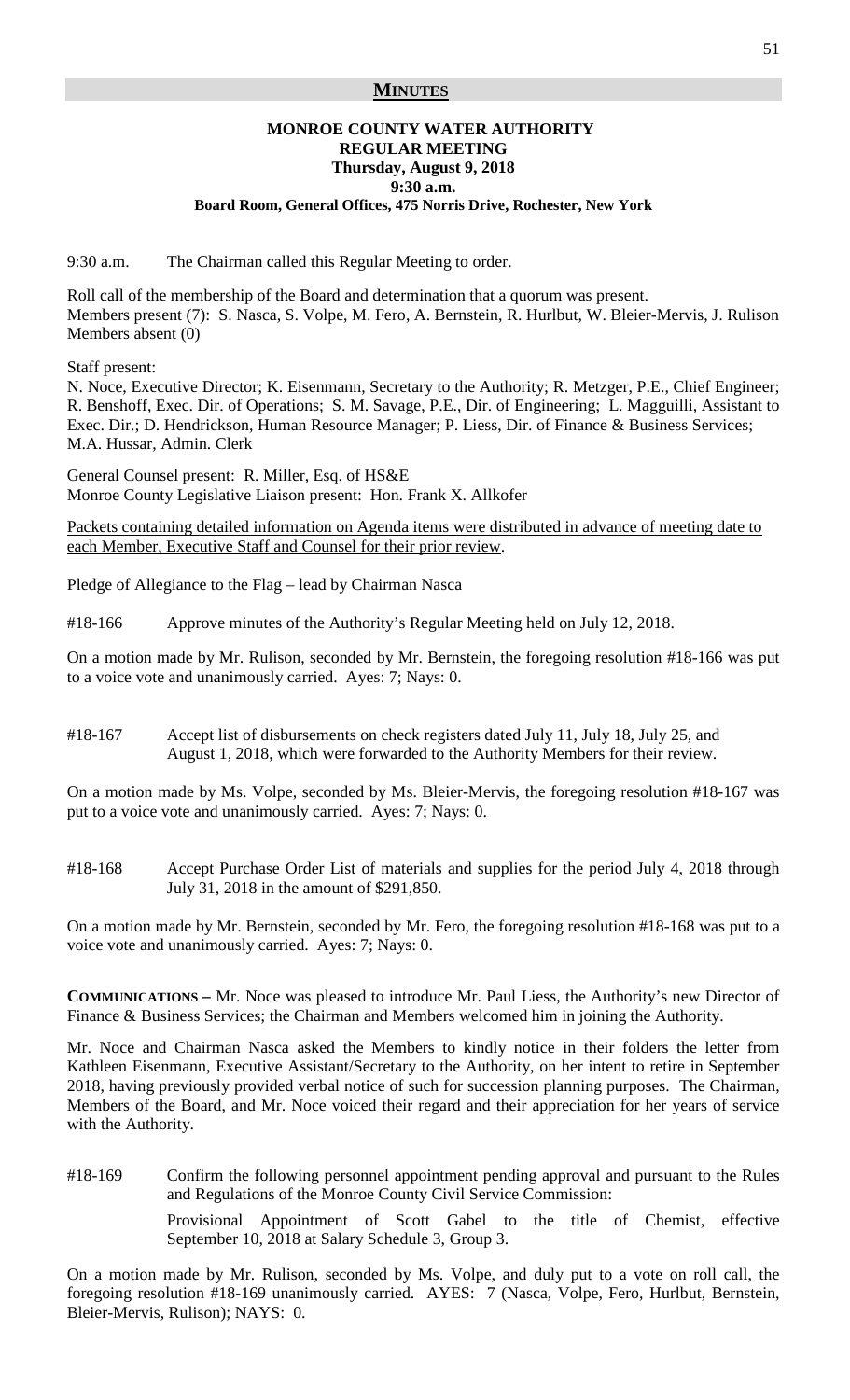#18-170 Confirm the following personnel appointment pending approval and pursuant to the Rules and Regulations of the Monroe County Civil Service Commission: Provisional Appointment of Amy Molinari to the title of Budget Analyst, effective September 10, 2018 at Salary Schedule 3, Group 5.

On a motion made by Mr. Bernstein, seconded by Mr. Rulison, and duly put to a vote on roll call, the foregoing resolution #18-170 unanimously carried. AYES: 7 (Nasca, Volpe, Fero, Hurlbut, Bernstein, Bleier-Mervis, Rulison); NAYS: 0.

#18-171 Confirm the following personnel appointment pending approval and pursuant to the Rules and Regulations of the Monroe County Civil Service Commission:

Appointment of Dennis Guarino to the title of Heavy Motor Equipment Operator, effective August 27, 2018 at Salary Schedule 4, Group 6, Step 1.

On a motion made by Mr. Hurlbut, seconded by Mr. Bernstein, and duly put to a vote on roll call, the foregoing resolution #18-171 unanimously carried. AYES: 7 (Nasca, Volpe, Fero, Hurlbut, Bernstein, Bleier-Mervis, Rulison); NAYS: 0.

#18-172 Confirm the following personnel appointment pending approval and pursuant to the Rules and Regulations of the Monroe County Civil Service Commission: Promotional Appointment of Heidi Young to the title of Jr. Project Engineer – Water Distribution, effective August 13, 2018, at Salary Schedule 3, Group 1.

On a motion made by Mr. Hurlbut, seconded by Mr. Rulison, and duly put to a vote on roll call, the foregoing resolution #18-172 unanimously carried. AYES: 7 (Nasca, Volpe, Fero, Hurlbut, Bernstein, Bleier-Mervis, Rulison); NAYS: 0.

#18-173 Confirm the following personnel appointment pending approval and pursuant to the Rules and Regulations of the Monroe County Civil Service Commission: Promotional Appointment of Matthew Smith to the title of Jr. Project Engineer – Water Distribution, effective August 13, 2018, at Salary Schedule 3, Group 1.

On a motion made by Mr. Bernstein, seconded by Ms. Volpe, and duly put to a vote on roll call, the foregoing resolution #18-173 unanimously carried. AYES: 7 (Nasca, Volpe, Fero, Hurlbut, Bernstein, Bleier-Mervis, Rulison); NAYS: 0.

#18-174 Confirm the following personnel appointment pending approval and pursuant to the Rules and Regulations of the Monroe County Civil Service Commission: Promotional Appointment of Justin Sullivan to the title of Jr. Project Engineer – Water Distribution, effective August 13, 2018 at Salary Schedule 3, Group 1.

On a motion made by Mr. Fero, seconded by Ms. Volpe, and duly put to a vote on roll call, the foregoing resolution #18-174 unanimously carried. AYES: 7 (Nasca, Volpe, Fero, Hurlbut, Bernstein, Bleier-Mervis, Rulison); NAYS: 0.

#18-175 Confirm the following personnel appointment pending approval and pursuant to the Rules and Regulations of the Monroe County Civil Service Commission: Promotional Appointment of Timothy Stevens to the title of Project Engineer – Water Distribution, effective August 13, 2018 at Salary Schedule 3, Group 4.

On a motion made by Mr. Bernstein, seconded by Ms. Bleier-Mervis, and duly put to a vote on roll call, the foregoing resolution #18-175 unanimously carried. AYES: 7 (Nasca, Volpe, Fero, Hurlbut, Bernstein, Bleier-Mervis, Rulison); NAYS: 0.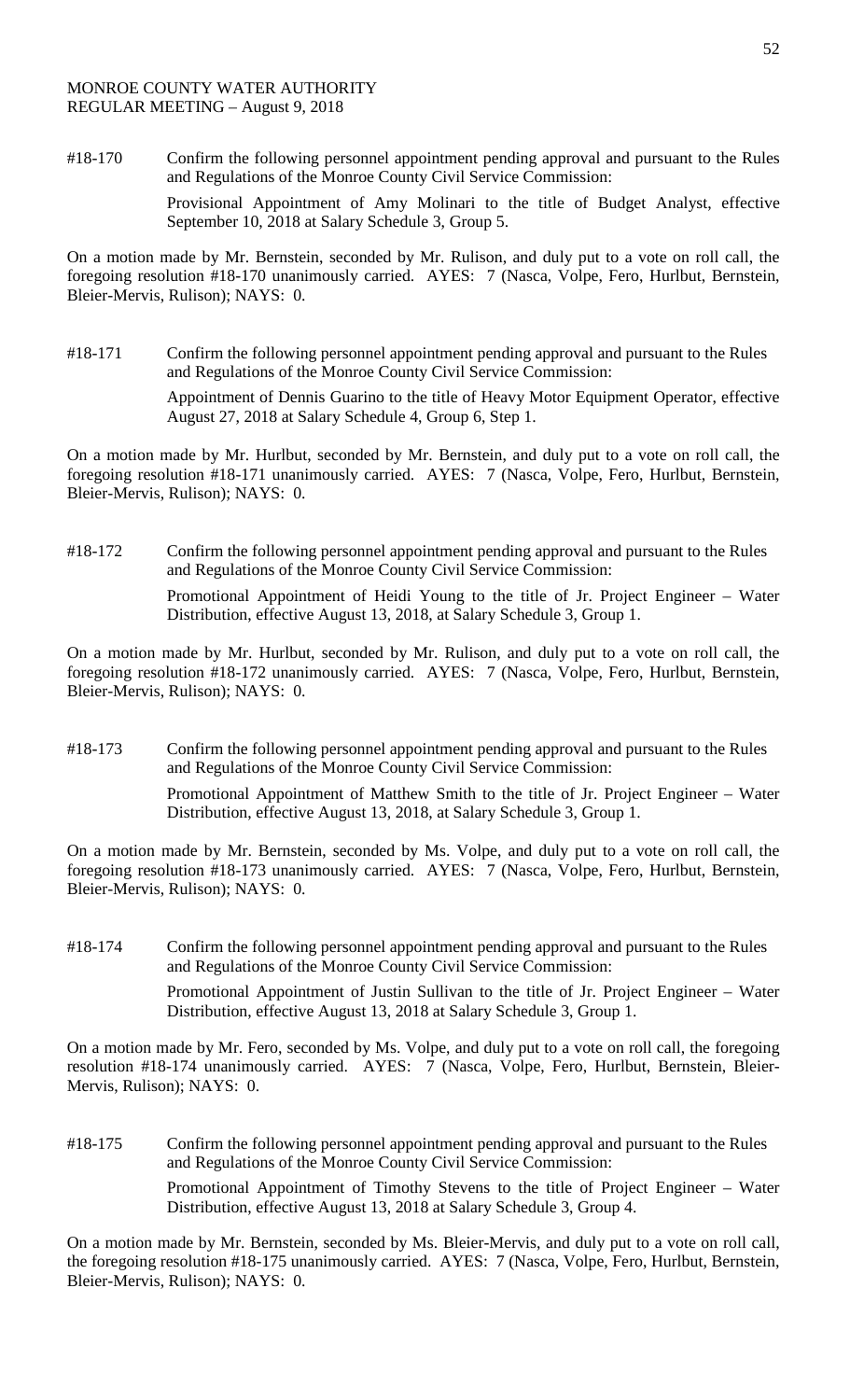#### MONROE COUNTY WATER AUTHORITY REGULAR MEETING – August 9, 2018

In discussion of Item #18-176, Mr. Metzger briefed the Board for authorization in executing professional services agreements with three qualified firms for Heating, Ventilating and Air Conditioning (HVAC) Engineering Services. He indicated the services performed under these agreements are for HVAC engineering primarily for various MCWA facilities on an as-needed basis. He recapped the RFQ/P process, stated that staff has reviewed the qualifications received, determined that the three firms listed are qualified, and that individual price proposals and schedules will be requested and evaluated for each project. He reported these professional services agreements will be for a term of two years.

#18-176 Authorize the execution of **Professional Services Agreements with the following firms for HVAC Engineering Services**: Erdman, Anthony and Associates, Inc.; Pathfinder Engineers and Architects, LLP; and LaBella Associates, P.C.; these professional services agreements are for a term of two years.

On a motion made by Mr. Rulison, seconded by Ms. Volpe, and duly put to a vote on roll call, the foregoing resolution #18-176 unanimously carried. AYES: 7 (Nasca, Volpe, Fero, Hurlbut, Bernstein, Bleier-Mervis, Rulison); NAYS: 0.

In discussion of Item #18-177, Mr. Savage briefed the Board for authorization of award of a lump sum contract for the Eastside Operations Center (ESOC) Emergency Boiler Replacement project. He provided background, explaining that last winter the aging boiler – the main boiler for the facility – failed and had to undergo its second significant repair, requiring the unit to be taken out of service for an extended period of time. Further, that with the boiler reaching its life expectancy there are reliability concerns going into another winter season. He indicated that Pathfinder Engineers & Architects LLP was hired to expedite the necessary engineering to bid the installation of a replacement boiler system during favorable weather conditions. Mr. Savage recapped bid results for this lump sum contract award, explaining in detail that upon evaluating the bids following the bid opening there were bidder errors in the bids submitted which changed the order of the apparent low bidder placement from what it was at the bid opening to actual after corrections in the bids were tabulated.

#18-177 Authorize the **award of a lump sum contract for the Eastside Operations Center Emergency Boiler Replacement project** to the low responsive, responsible bidder, Emcor Services Betlem in the bid amount of \$229,500.

On a motion made by Mr. Bernstein, seconded by Mr. Hurlbut, and duly put to a vote on roll call, the foregoing resolution #18-170 unanimously carried. AYES: 7 (Nasca, Volpe, Fero, Hurlbut, Bernstein, Bleier-Mervis, Rulison); NAYS: 0.

For Item #18-178, Mr. Metzger addressed the Members on this unit price contract authorization for the purchase and delivery of Rock Salt for the Corfu Water Treatment Plant softening process. He recapped bid results, indicating that one bid was received; and that Compass Minerals is also the current supplier.

#18-178 Authorize the **purchase and delivery of Rock Salt for the Corfu Water Treatment Plant** from the low responsive, responsible bidder, Compass Minerals in the bid amount of \$17,000 with the option to extend for up to four additional one-year terms upon mutual consent.

On a motion made by Mr. Hurlbut, seconded by Mr. Rulison, and duly put to a vote on roll call, the foregoing resolution #18-178 unanimously carried. AYES: 7 (Nasca, Volpe, Fero, Hurlbut, Bernstein, Bleier-Mervis, Rulison); NAYS: 0.

For Item #18-179, Mr. Benshoff addressed the Members for authorization. He spoke about the types of replacement parts and supplies available under this contract to be used throughout the year by the Authority in maintaining and repairing Ford fleet vehicles, mentioning we have utilized the County Contract before and it has worked out well. He also responded to an inquiry from Mr. Hurlbut as to location of the vendor awarded under this County Contract.

#18-179 Authorize the **purchase of various Ford Vehicle Parts and/or Supplies** for maintenance and repair of Water Authority vehicles **utilizing Monroe County Contract – #0601-17** from **vendor awarded, Emerling Ford, Inc.** (#4700000408), for an estimated amount of \$20,000 through the contract period ending July 31, 2019.

On a motion made by Mr. Bernstein, seconded by Mr. Rulison, and duly put to a vote on roll call, the foregoing resolution #18-179 unanimously carried. AYES: 7 (Nasca, Volpe, Fero, Hurlbut, Bernstein, Bleier-Mervis, Rulison); NAYS: 0.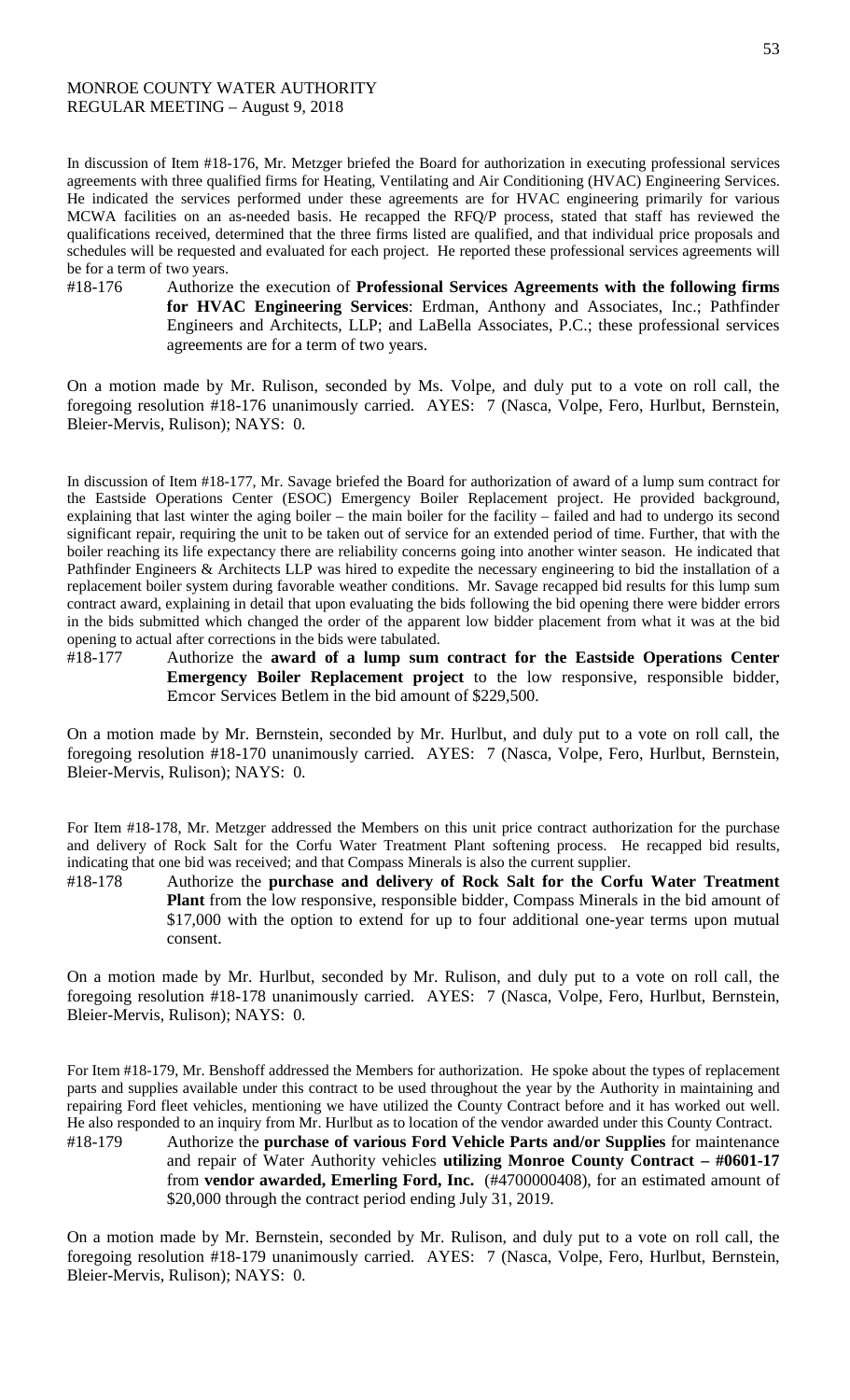#18-180 The Members of the Authority expressly make the following determinations for all awards of Procurement Contracts made during this meeting: (i) the proposed awardee has been found to be responsible; (ii) the proposed awardee complied with the State Finance Law provisions regarding Permissible Contacts (as defined in the Authority's Procurement Disclosure Policy); (iii) the proposed awardee has (or will prior to the final award being effective) complied with the State Finance Law provisions that require disclosure of all information required to be in the Authority's Solicitation Materials (as such term is defined in the Authority's Procurement Disclosure Policy); and (iv) the procurement process did not involve conduct that is prohibited by the Public Officers Law, the Authority's Procurement Disclosure Policy, and the Authority's Code of Ethics and Conflict of Interest Policies.

On a motion made by Mr. Rulison, seconded by Ms. Volpe, and duly put to a vote on roll call, the foregoing resolution #18-180 unanimously carried. AYES: 7 (Nasca, Volpe, Fero, Hurlbut, Bernstein, Bleier-Mervis, Rulison); NAYS: 0.

For Item #18-181, Mr. Noce addressed the Board; he explained the only revision at this time is to reflect a singular change, that is, to designate Paul Liess as Contracting Officer. #18-181 The Board hereby approves MCWA's **Disposal Guidelines**, as revised and presented.

On a motion made by Mr. Bernstein, seconded by Mr. Rulison, and duly put to a vote on roll call, the foregoing resolution #18-181 unanimously carried. AYES: 7 (Nasca, Volpe, Fero, Hurlbut, Bernstein, Bleier-Mervis, Rulison); NAYS: 0.

For Item #18-182, Mr. Noce addressed the Members in discussion of this report which was enclosed in their packets of information on agenda items distributed in advance of meeting date for their prior review. #18-182 Approve the Authority's **2nd Quarter Investment Report** for period ending June 30, 2018

On a motion made by Mr. Rulison, seconded by Ms. Volpe, and duly put to a vote on roll call, the foregoing resolution #18-182 unanimously carried. AYES: 7 (Nasca, Volpe, Fero, Hurlbut, Bernstein, Bleier-Mervis, Rulison); NAYS: 0.

For Item #18-183, Mr. Magguilli addressed the Members in discussion of this report which was also enclosed in their packets of information on agenda items distributed in advance of meeting date for their prior review. #18-183 Approve the Authority's **2nd Quarter Financial Report** for period ending June 30, 2018.

On a motion made by Ms. Bleier-Mervis, seconded by Mr. Hurlbut, and duly put to a vote on roll call, the foregoing resolution #18-183 unanimously carried. AYES: 7 (Nasca, Volpe, Fero, Hurlbut, Bernstein, Bleier-Mervis, Rulison); NAYS: 0.

# EXECUTIVE SESSION

#18-ES 9:55 a.m. Chairman Nasca requested a motion to enter executive session under attorneyclient privilege to discuss potential security enhancements.

> Moved by Mr. Rulison, seconded by Mr. Bernstein, and put to a vote on roll call, the Board unanimously agreed to enter executive session. AYES: 7 (Nasca, Volpe, Fero, Hurlbut, Bernstein, Bleier-Mervis, Rulison); NAYS: 0.

> 10:34 a.m. Motion to conclude executive session: Moved by Mr. Rulison, seconded by Ms. Bleier-Mervis, the Board upon voice vote unanimously agreed to conclude executive session. Chairman Nasca called this Regular Meeting back in open session. No formal action taken.

> > \* \* \*

### Presented for Board Members' notification / informational purposes:

- $\triangleright$  List of proposed recipients of the Request for Proposals (RFP) as MCWA is preparing to solicit proposals to streamline billing processes. The RFP will also be posted on the MCWA website.
- $\triangleright$  Notification of date change for the next meeting of the Compensation Committee to August 28, 2018 at 3:00 p.m.; this was previously slated for August 30, 2018.